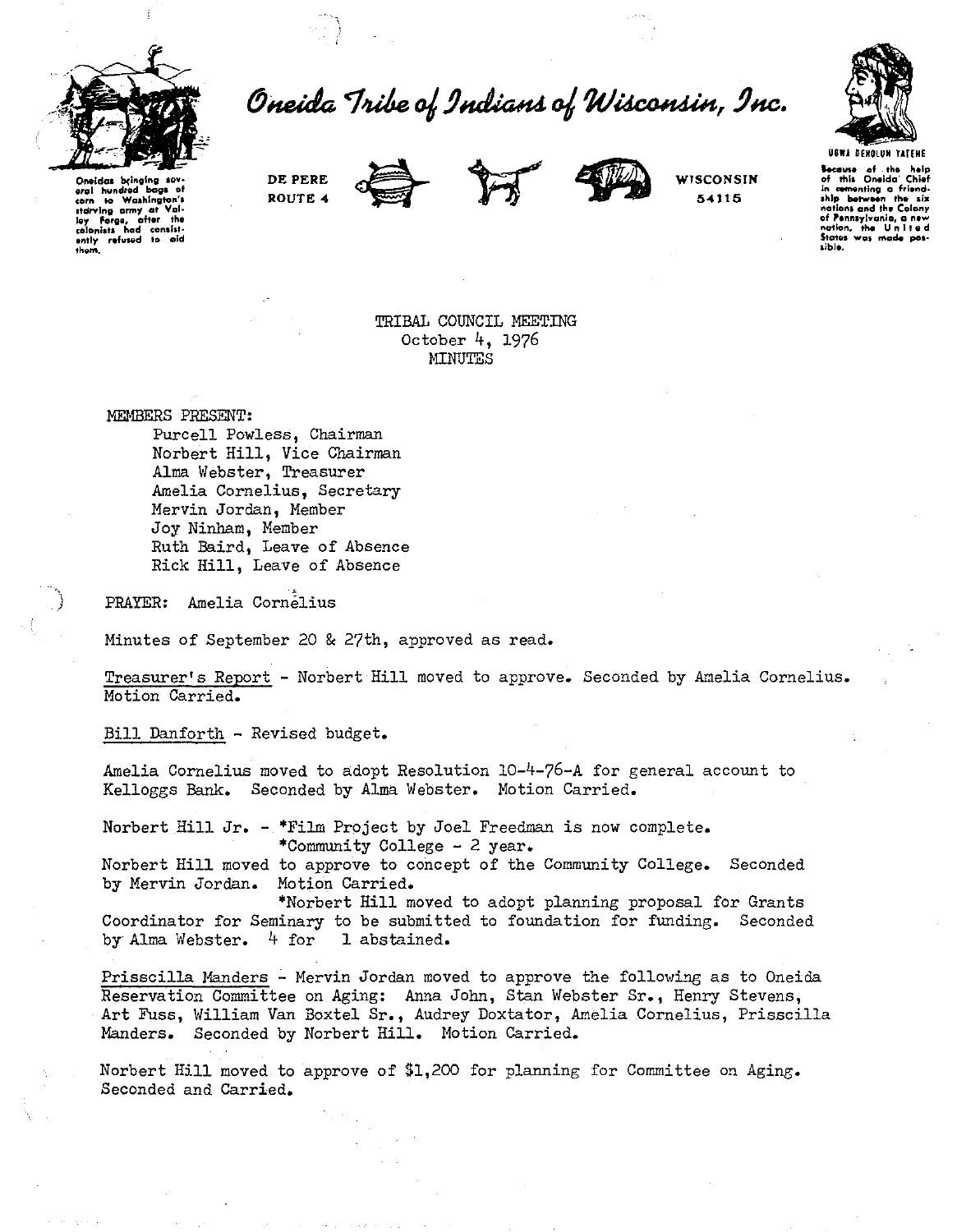TRIBAL COUNCIL MINUTES October 4, 1976 Page 2

Alma Webster moved to accept report. Seconded by Joy Ninham. Motion carried.

Personnel Selection Committee - Amelia Cornelius moved to *approve* Personnel Selection Committee recommendation.

Community Worker - lst Christine Doxtator.

Secretary, Early Childhood - lst Pat Benson and to select 2nd choice Bonnie Poliine and Sharon Webster if lst choice leave program. Seconded and Carried.

Carl Smith - Amelia Cornelius moved to approve report. Seconded by Alma Webster. Motion Carried.

Norbert Hill moved to notify Housing Authority that a full time director be employed full time.

Alma Webster moved to approve Housing report. Seconded and Carried.

land Business:

 $\sum_{i=1}^{n}$ 

Amelia Cornelius moved to approve Andrew Cornelius request that Tribe purchase his *property* for mortgage and taxes due. Seconded and carried.

Alma Webster moved to adopt Resolution  $10<sup>-1</sup>+76-8-C-D$ . Ben and Pat Misikan, Larry & Sharon webster, Earl and Gloria Cornelius. Seconded and Carried.

Amelia Cornelius approved conditional assignment of leases of Ronald and Janice McLester and Jerry and Carolyn Schuyler to the BIA. Seconded by Mervin Jordan. Motion Carried.

Norbert Hill moved to request BIA to appraise the Henry Jacobs land. Seconded by Alma Webster. Hotion Carried.

Norbert Hill moved togapprove Theresa Morgan homesite lease application. Seconded and Carried.

Alma Webster moved to approve Vernon & Violet Skenandore for homesite lease on Moore Road. Seconded and Carried.

Amelia Cornelius moved to adopt Resolution 10-4-76-E for SSI, AFDC, and with priority for Emergency Housing repairs for Oneida Tribal members. Seconded and Carried. 4 for 1 opposed.

Amelia Cornelius moved to add Amos Christjohn to 76 HIP list. Seconded and Carried.

Norbert Hill moved to adopt Resolution 10-4-76-F to support Wisconsin Indian Family Services. Seconded and Carried.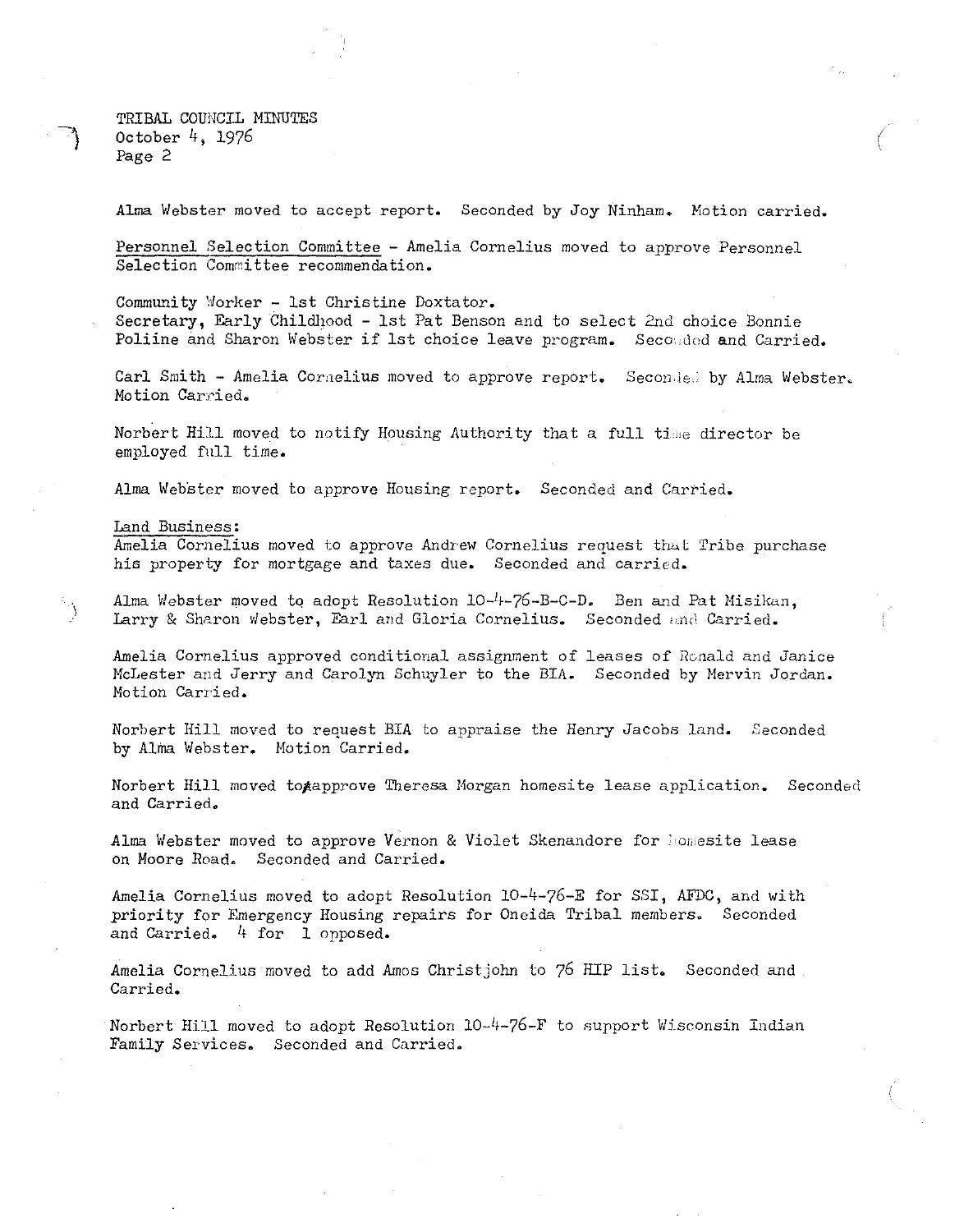TRIBAL COUNCIL MINUTES October 4, 1976 Page 3

Norbert Hill moved to adopt Resolution 10-4-76-G to proceed with for claim against New York State. Seconded and Carried.

Florence Jones - Historical Researcher, Amelia Cornelius moved to accept Florence Jones' request to attend museum conference. Seconded and Carried.

Harriet Alecia inquired leave of absence of Committee Members and filling of vacant terms.

Joy Ninham moved to authorize Ira Cornelius as a delegate to Oneida Council. Seconded and Carried.

Adjourned.

)